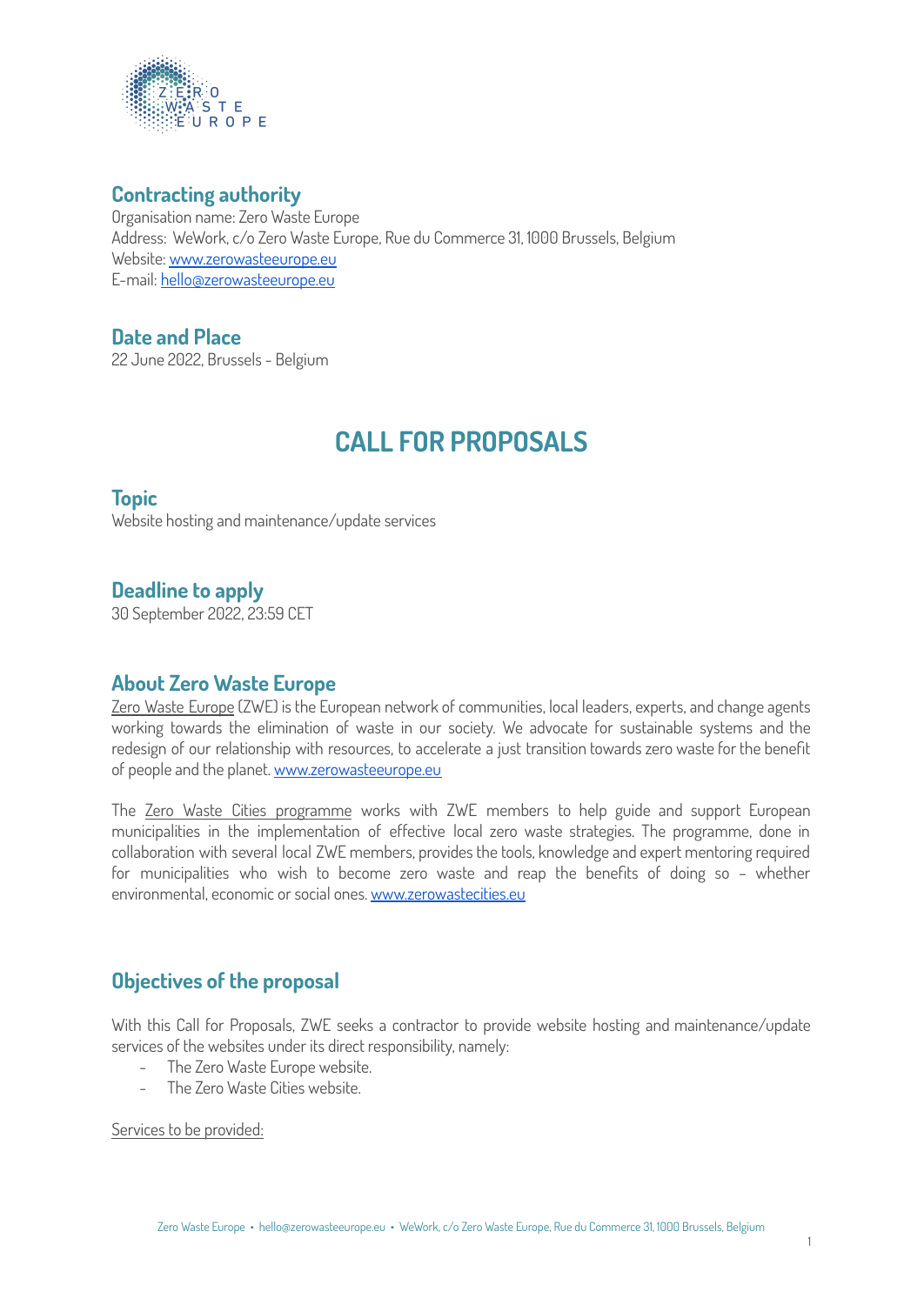

The contractors must therefore provide the human and material resources necessary to provide the services of the non-exhaustive list below:

- I. Web hosting (per year):
- Service desk hours of operation: Monday through Friday from 9h00 to 18h00 (Central European Time);
- Hosting website, daily backup, 24/7 monitoring of server;
- High quality software services to ensure good performance and use of the website, i.e. release Wordpress software updates, front-end maintenance of the website when a new version of an Internet browser is released, etc.
- SEO (Search engine optimisation) strategy;
- SSL certificate:
- Traffic Statistics.

#### II. Maintenance (rate per hour):

- Service desk hours of operation: Monday through Friday from 9h00 to 18h00 (Central European Time);
- Compliance with EU and Belgian privacy and data protection regulations;
- Leverage from existing custom codes as needed; Set up of RSS feed;
- Synchronisation with ZWE's CRM database (Zoho) for any mailing list subscription features;
- Synchronisation with Social Media, if required;
- Adjustments to the Library database as needed;
- Adjustments towards user-friendly experience (such as: print friendly view or export of search results);
- Adding search options/engine to section publications;
- Recommendations for higher search engine rankings;
- In case of content migration, ensure proper documentation through migration scripts, etc;
- Adjustment of users' permissions;

#### III. Web design activities (rate per hour):

- Creation of new elements of website structure:
- Graphic editing/creation;
- Creation of new page layouts (in the eventuality that the existing layout options are not suitable);
- Installing plugins/scripts;
- Website makeover/redesign instances (if needed):

For all above-described services, it is desirable that the solutions jointly developed provide ZWE's staff with the possibility to self-service and self-enhancement of the features, mainly through the CMS. Also, given that our Website is built on Wordpress (and will remain so in the long-term), the provider shall demonstrate extensive experience in that field.

#### Contract Duration:

The contract between ZWE and the selected contractor will have the duration of 3 years, effective from 1 January 2023 and valid until 31 December 2025.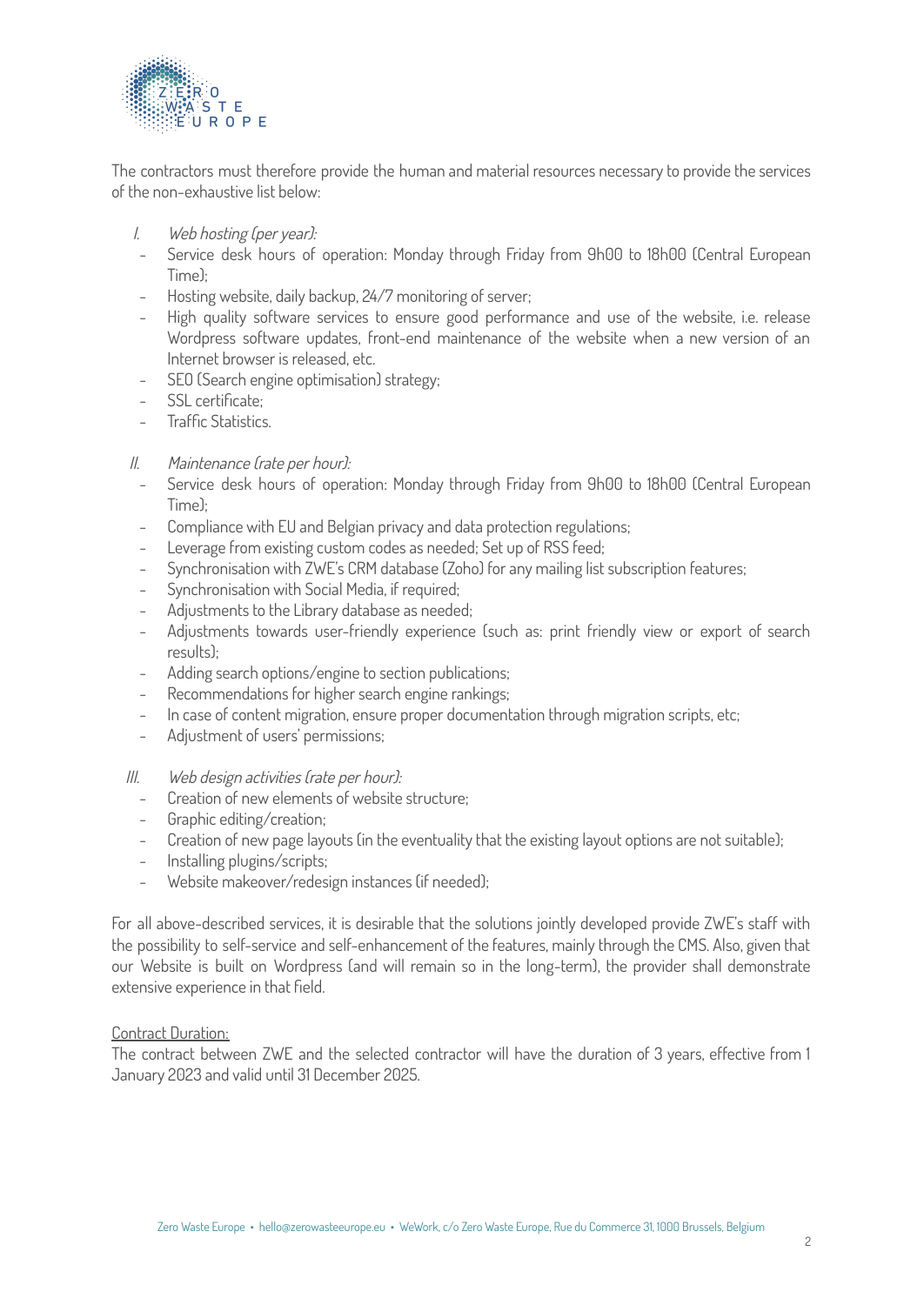

## **Your response**

Your response should include:

- Examples of previous similar activities carried out by your organsiation;
- A Financial Offer with a full breakdown of the costs of undertaking the services, as per the different alineas listed on the "Services to be provide" section above;
- A list of Risk and Mitigation measures for the tasks expected to be carried out during the contract;
- The chosen process to ensure a solid communication and liaison between the contractor and the ZWE staff, namely its Communications team;
- A description of the team that will manage and deliver the work, including the skills and experience of the team members, as demonstrated by the CVs of those who would undertake the work.

Prices (services fees):

- The contract currency is the euro (EUR).
- All contract and service fees should be provided excluding VAT.
- Prices must be firm and not subject to revision during the duration of the contract. Any revisions must be previously discussed and agreed between the chosen contractor and ZWE.

Additional requirements and information:

- All proposals must be submitted through the adequate form on the ZWE website (["Work](https://zerowasteeurope.eu/join-us/work-with-us/#call_for_tenders) With Us" page, Call for [Tenders](https://zerowasteeurope.eu/join-us/work-with-us/#call_for_tenders) section). Proposals submitted through other means will not be accepted or considered.
- All submissions must be uploaded as a single PDF file (1 file in total), obeying to the "CompanyName\_ZWE\_CfP\_WebsiteServices" naming structure. Please do not create several PDF files for different parts.
- In case of need for clarification of this Call for Proposals' Terms of Reference, bidders can send an email to [news@zerowasteeurope.eu](mailto:news@zerowasteeurope.eu) with the subject "CfP Website Services - Request for Clarification".
	- To comply with transparency and equal treatment procedures, any answers will be published on the ZWE website ("Work With Us" page, Call for Tenders section) as a Q&A document. This document will be updated on a regular basis to reflect any new questions and answers. Bidders should check that given page and document regularly, and should not expect a direct answer via email.

# **Selection and Award Criteria**

#### Exclusion criteria

You should have the necessary financial, technical and professional capacity to perform its obligations under the contract. In particular, you must:

- Be a company duly established either in the EU or equivalent timezones, under the laws of the country of its incorporation;
- Have at least 8 years of experience in website development and maintenance, and synchronisation activities between websites and external databases;
- Working fluency in English (the working language o ZWE);
- Knowledge on the latest Wordpress versions, Zoho CRM (for mailing lists subscription synchronisation purposes only), and other relevant IT tools and skills;